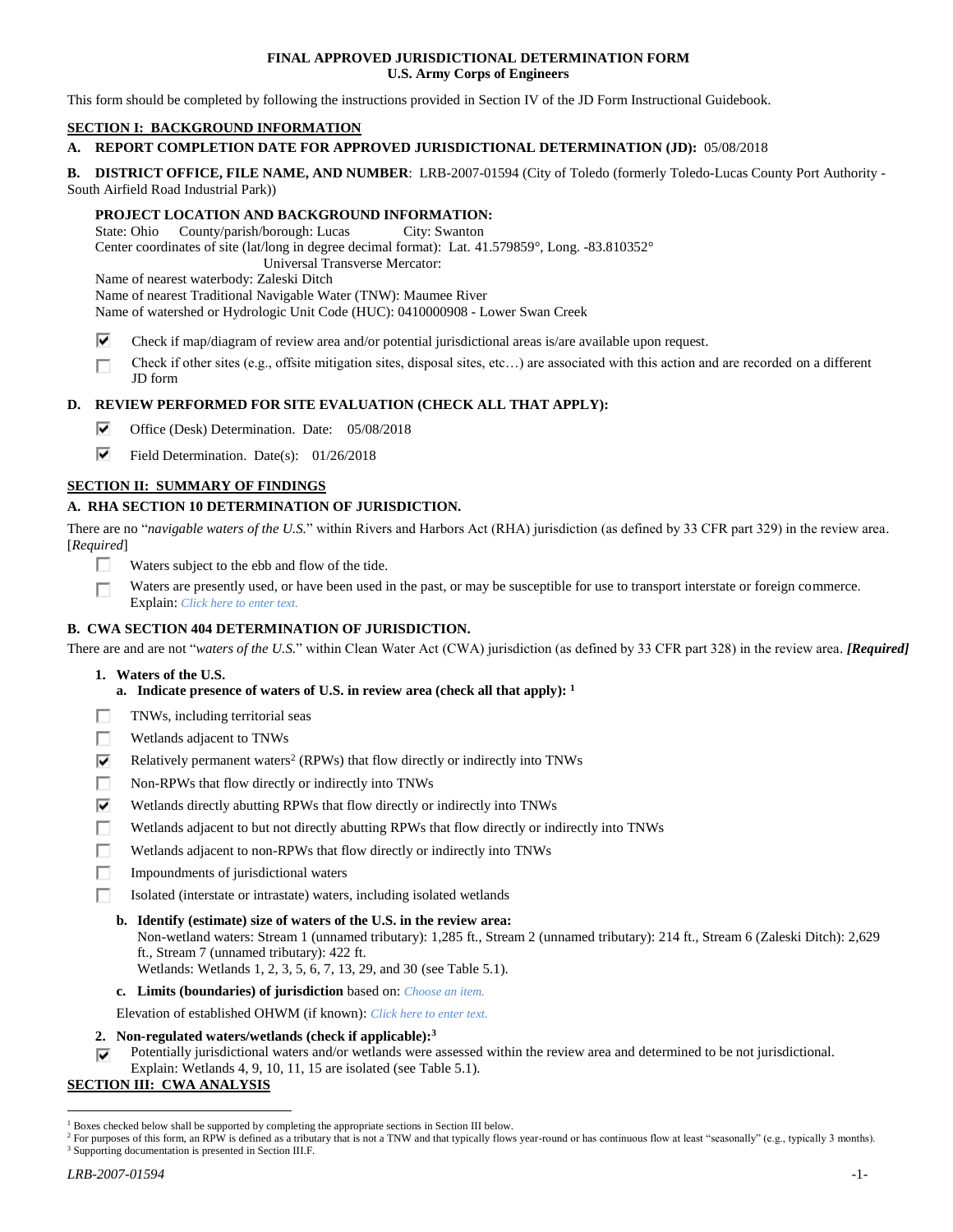### **A. TNWs AND WETLANDS ADJACENT TO TNWs**

**The agencies will assert jurisdiction over TNWs and wetlands adjacent to TNWs. If the aquatic resource is a TNW, complete Section III.A.1 and Section III.D.1. only; if the aquatic resource is a wetland adjacent to a TNW, complete Sections III.A.1 and 2 and Section III.D.1.; otherwise, see Section III.B below**.

- **1. TNW**  Identify TNW: *Click here to enter text.* Summarize rationale supporting determination: *Click here to enter text.*
- **2. Wetland adjacent to TNW**

Summarize rationale supporting conclusion that wetland is "adjacent": *Click here to enter text.*

## **B. CHARACTERISTICS OF TRIBUTARY (THAT IS NOT A TNW) AND ITS ADJACENT WETLANDS (IF ANY):**

**This section summarizes information regarding characteristics of the tributary and its adjacent wetlands, if any, and it helps determine whether or not the standards for jurisdiction established under Rapanos have been met.** 

**The agencies will assert jurisdiction over non-navigable tributaries of TNWs where the tributaries are "relatively permanent waters" (RPWs), i.e. tributaries that typically flow year-round or have continuous flow at least seasonally (e.g., typically 3 months). A wetland that directly abuts an RPW is also jurisdictional. If the aquatic resource is not a TNW, but has year-round (perennial) flow, skip to Section III.D.2. If the aquatic resource is a wetland directly abutting a tributary with perennial flow, skip to Section III.D.4.**

**A wetland that is adjacent to but that does not directly abut an RPW requires a significant nexus evaluation. Corps districts and EPA regions will include in the record any available information that documents the existence of a significant nexus between a relatively permanent tributary that is not perennial (and its adjacent wetlands if any) and a traditional navigable water, even though a significant nexus finding is not required as a matter of law.**

**If the waterbody<sup>4</sup> is not an RPW, or a wetland directly abutting an RPW, a JD will require additional data to determine if the waterbody has a significant nexus with a TNW. If the tributary has adjacent wetlands, the significant nexus evaluation must consider the tributary in combination with all of its adjacent wetlands. This significant nexus evaluation that combines, for analytical purposes, the tributary and all of its adjacent wetlands is used whether the review area identified in the JD request is the tributary, or its adjacent wetlands, or both. If the JD covers a tributary with adjacent wetlands, complete Section III.B.1 for the tributary, Section III.B.2 for any onsite wetlands, and Section III.B.3 for all wetlands adjacent to that tributary, both onsite and offsite. The determination whether a significant nexus exists is determined in Section III.C below.**

- **1. Characteristics of non-TNWs that flow directly or indirectly into TNW**
	- **(i) General Area Conditions:** Watershed size: *# Choose an item.* Drainage area: *# Choose an item.*

Average annual rainfall: *#* inches Average annual snowfall: *#* inches

- **(ii) Physical Characteristics:**
	- (a) Relationship with TNW:
		- $\Box$  Tributary flows directly into TNW.
		- Tributary flows through *Choose an item.* tributaries before entering TNW.

| Project waters are <i>Choose an item</i> , river miles from TNW.                      |
|---------------------------------------------------------------------------------------|
| Project waters are <i>Choose an item</i> . river miles from RPW.                      |
| Project waters are <i>Choose an item.</i> aerial (straight) miles from TNW.           |
| Project waters are <i>Choose an item.</i> aerial (straight) miles from RPW.           |
| Project waters cross or serve as state boundaries. Explain: Click here to enter text. |

Identify flow route to TNW<sup>5</sup>: *Click here to enter text.* Tributary stream order, if known: *Click here to enter text.*

(b) General Tributary Characteristics (check all that apply):

**Tributary** is:  $\Box$  Natural

- Artificial (man-made). Explain: *Click here to enter text.*
- Manipulated (man-altered). Explain: *Click here to enter text.*

 $\overline{a}$ 

 $4$  Note that the Instructional Guidebook contains additional information regarding swales, ditches, washes, and erosional features generally and in the arid West.

<sup>5</sup> Flow route can be described by identifying, e.g., tributary a, which flows through the review area, to flow into tributary b, which then flows into TNW.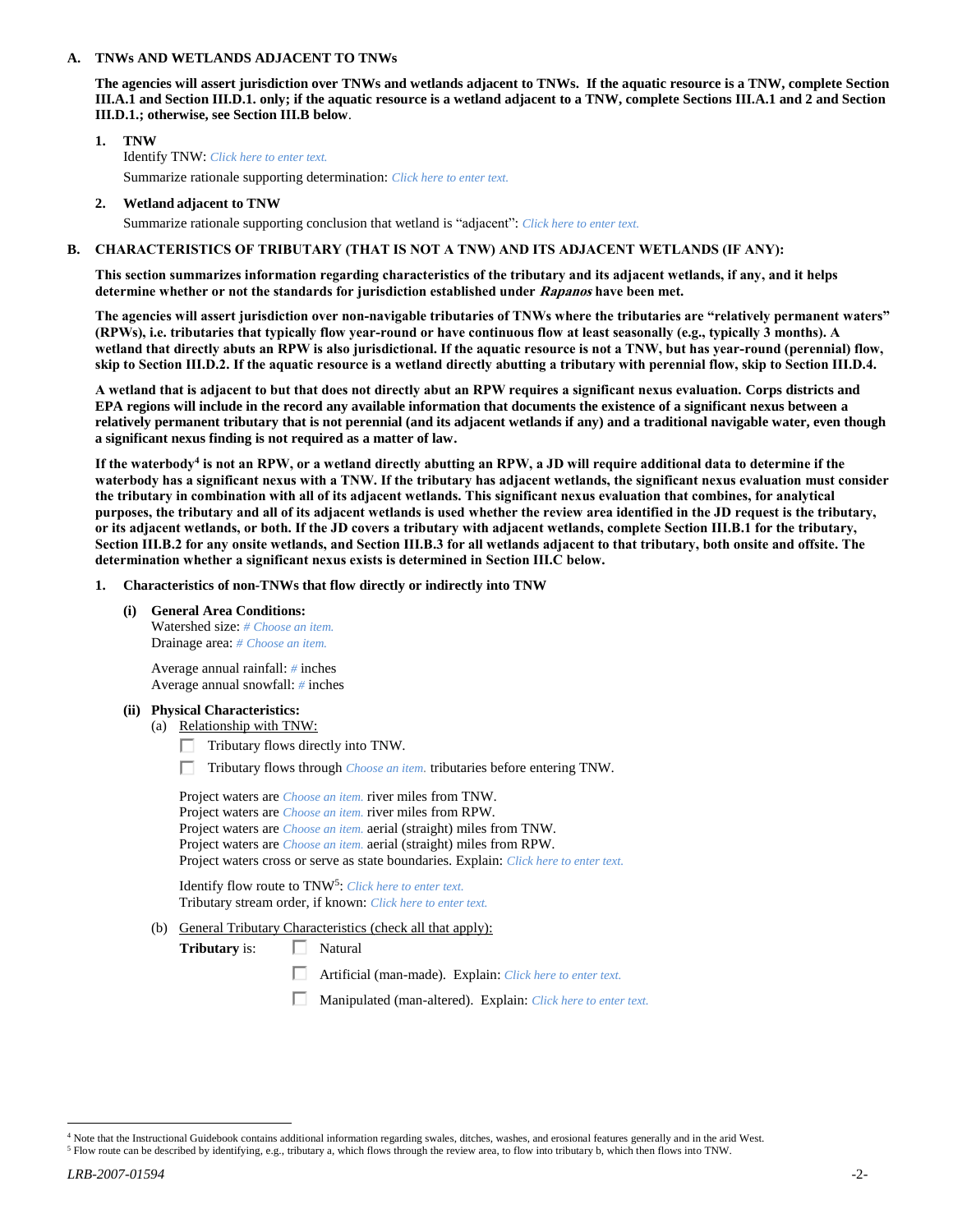|                                                                                                                                                                                                                                                                                     |  | <b>Tributary</b> properties with respect to top of bank (estimate):<br>Average width: # feet<br>Average depth: $#$ feet<br>Average side slopes: Choose an item.                                                                                                                                                                                                                                                                                                                                                |   |                                                     |                   |  |                                                         |  |                                                                                                                                                                                                         |  |
|-------------------------------------------------------------------------------------------------------------------------------------------------------------------------------------------------------------------------------------------------------------------------------------|--|----------------------------------------------------------------------------------------------------------------------------------------------------------------------------------------------------------------------------------------------------------------------------------------------------------------------------------------------------------------------------------------------------------------------------------------------------------------------------------------------------------------|---|-----------------------------------------------------|-------------------|--|---------------------------------------------------------|--|---------------------------------------------------------------------------------------------------------------------------------------------------------------------------------------------------------|--|
|                                                                                                                                                                                                                                                                                     |  | Primary tributary substrate composition (check all that apply):                                                                                                                                                                                                                                                                                                                                                                                                                                                |   |                                                     |                   |  |                                                         |  |                                                                                                                                                                                                         |  |
|                                                                                                                                                                                                                                                                                     |  | <b>Silts</b>                                                                                                                                                                                                                                                                                                                                                                                                                                                                                                   |   | Sands                                               |                   |  |                                                         |  | Concrete                                                                                                                                                                                                |  |
|                                                                                                                                                                                                                                                                                     |  | Cobbles                                                                                                                                                                                                                                                                                                                                                                                                                                                                                                        |   | Gravel                                              |                   |  |                                                         |  | Muck                                                                                                                                                                                                    |  |
|                                                                                                                                                                                                                                                                                     |  | Bedrock                                                                                                                                                                                                                                                                                                                                                                                                                                                                                                        | п | Vegetation. Type/% cover: Click here to enter text. |                   |  |                                                         |  |                                                                                                                                                                                                         |  |
|                                                                                                                                                                                                                                                                                     |  | Other. Explain: Click here to enter text.                                                                                                                                                                                                                                                                                                                                                                                                                                                                      |   |                                                     |                   |  |                                                         |  |                                                                                                                                                                                                         |  |
| Tributary condition/stability [e.g., highly eroding, sloughing banks]. Explain: Click here to enter text.<br>Presence of run/riffle/pool complexes. Explain: Click here to enter text.<br>Tributary geometry: Choose an item.<br>Tributary gradient (approximate average slope): #% |  |                                                                                                                                                                                                                                                                                                                                                                                                                                                                                                                |   |                                                     |                   |  |                                                         |  |                                                                                                                                                                                                         |  |
| $(c)$ Flow:<br>Tributary provides for: Choose an item.<br>Estimate average number of flow events in review area/year: Choose an item.<br>Describe flow regime: Click here to enter text.<br>Other information on duration and volume: Click here to enter text.                     |  |                                                                                                                                                                                                                                                                                                                                                                                                                                                                                                                |   |                                                     |                   |  |                                                         |  |                                                                                                                                                                                                         |  |
|                                                                                                                                                                                                                                                                                     |  | <b>Surface flow is:</b> <i>Choose an item.</i> <b>Characteristics:</b> <i>Click here to enter text.</i>                                                                                                                                                                                                                                                                                                                                                                                                        |   |                                                     |                   |  |                                                         |  |                                                                                                                                                                                                         |  |
|                                                                                                                                                                                                                                                                                     |  | Subsurface flow: Choose an item. Explain findings: Click here to enter text.<br>$\Box$ Dye (or other) test performed: <i>Click here to enter text.</i>                                                                                                                                                                                                                                                                                                                                                         |   |                                                     |                   |  |                                                         |  |                                                                                                                                                                                                         |  |
|                                                                                                                                                                                                                                                                                     |  | Tributary has (check all that apply):<br>$\Box$ Bed and banks<br>$\Box$ OHWM <sup>6</sup> (check all indicators that apply):<br>$\Box$ clear, natural line impressed on the bank $\Box$<br>changes in the character of soil<br>shelving<br>U.<br>$\Box$ vegetation matted down, bent, or absent $\Box$<br>leaf litter disturbed or washed away<br>sediment deposition<br>water staining<br>ш<br>other (list): Click here to enter text.<br>Discontinuous OHWM. <sup>7</sup> Explain: Click here to enter text. |   |                                                     | L.<br>ш<br>ш<br>п |  | the presence of wrack line<br>sediment sorting<br>scour |  | the presence of litter and debris<br>destruction of terrestrial vegetation<br>multiple observed or predicted flow events<br>abrupt change in plant community Click here to enter text.                  |  |
|                                                                                                                                                                                                                                                                                     |  | $\Box$ High Tide Line indicated by:<br>$\Box$ oil or scum line along shore objects<br>fine shell or debris deposits (foreshore)<br>ш<br>physical markings/characteristics<br>tidal gauges<br>other (list): Click here to enter text.                                                                                                                                                                                                                                                                           |   |                                                     | ш<br>п            |  | survey to available datum;<br>physical markings;        |  | If factors other than the OHWM were used to determine lateral extent of CWA jurisdiction (check all that apply):<br>Mean High Water Mark indicated by:<br>vegetation lines/changes in vegetation types. |  |
|                                                                                                                                                                                                                                                                                     |  | (iii) Chemical Characteristics:                                                                                                                                                                                                                                                                                                                                                                                                                                                                                |   |                                                     |                   |  |                                                         |  |                                                                                                                                                                                                         |  |
|                                                                                                                                                                                                                                                                                     |  | Explain: Click here to enter text.                                                                                                                                                                                                                                                                                                                                                                                                                                                                             |   |                                                     |                   |  |                                                         |  | Characterize tributary (e.g., water color is clear, discolored, oily film; water quality; general watershed characteristics, etc.).                                                                     |  |

Identify specific pollutants, if known: *Click here to enter text.*

 $\overline{a}$ 

<sup>6</sup>A natural or man-made discontinuity in the OHWM does not necessarily sever jurisdiction (e.g., where the stream temporarily flows underground, or where the OHWM has been removed by development or agricultural practices). Where there is a break in the OHWM that is unrelated to the waterbody's flow regime (e.g., flow over a rock outcrop or through a culvert), the agencies will look for indicators of flow above and below the break. 7 Ibid.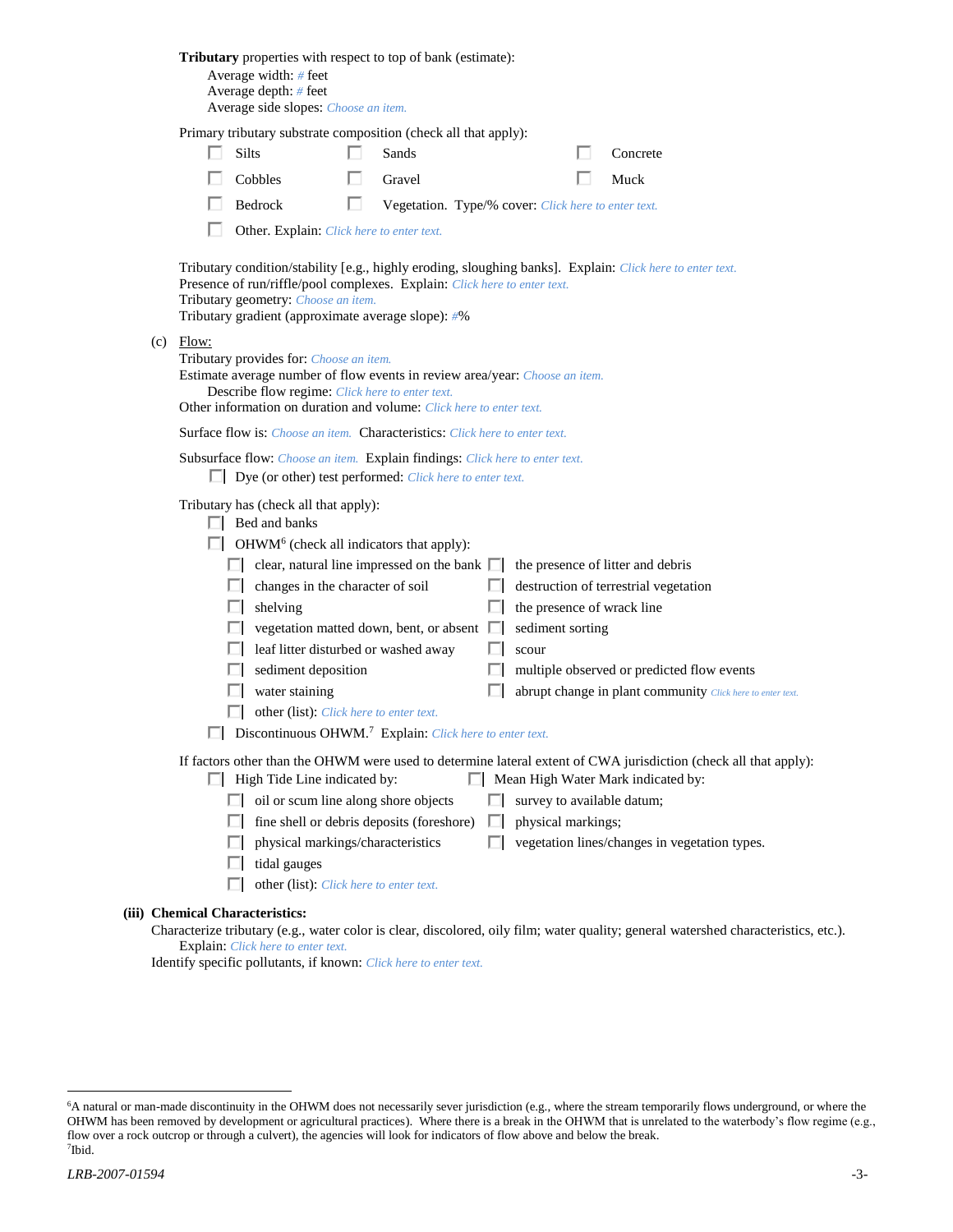## **(iv) Biological Characteristics. Channel supports (check all that apply):**

- Riparian corridor. Characteristics (type, average width): *Click here to enter text.*
- Wetland fringe. Characteristics: *Click here to enter text.*
- $\Box$  Habitat for:
	- Federally Listed species. Explain findings: *Click here to enter text.*
	- Fish/spawn areas. Explain findings: *Click here to enter text.*
	- п. Other environmentally-sensitive species. Explain findings: *Click here to enter text.*
	- Aquatic/wildlife diversity. Explain findings: *Click here to enter text.*

#### **2. Characteristics of wetlands adjacent to non-TNW that flow directly or indirectly into TNW**

#### **(i) Physical Characteristics:**

- (a) General Wetland Characteristics:
	- Properties:

Wetland size: *#* acres Wetland type. Explain: *Click here to enter text.*

Wetland quality. Explain: *Click here to enter text.*

Project wetlands cross or serve as state boundaries. Explain: *Click here to enter text.*

(b) General Flow Relationship with Non-TNW: Flow is: *Choose an item.* Explain: *Click here to enter text.*

Surface flow is: *Choose an item.* Characteristics: *Click here to enter text.*

Subsurface flow: *Choose an item.* Explain findings: *Click here to enter text.*

Dye (or other) test performed: *Click here to enter text.*

#### (c) Wetland Adjacency Determination with Non-TNW:

- $\Box$  Directly abutting
- Not directly abutting
	- Discrete wetland hydrologic connection. Explain: *Click here to enter text.*
	- $\Box$ Ecological connection. Explain: *Click here to enter text.*
	- $\Box$ Separated by berm/barrier. Explain: *Click here to enter text.*
- (d) Proximity (Relationship) to TNW

Project wetlands are *Choose an item.* river miles from TNW. Project waters are *Choose an item.* aerial (straight) miles from TNW. Flow is from: *Choose an item.* Estimate approximate location of wetland as within the *Choose an item.* floodplain.

#### **(ii) Chemical Characteristics:**

Characterize wetland system (e.g., water color is clear, brown, oil film on surface; water quality; general watershed characteristics; etc.). Explain: *Click here to enter text.*

Identify specific pollutants, if known: *Click here to enter text.*

## **(iii) Biological Characteristics. Wetland supports (check all that apply):**

- Riparian buffer. Characteristics (type, average width): *Click here to enter text.*
- Vegetation type/percent cover. Explain: *Click here to enter text.*
- $\Box$  Habitat for:
	- Federally Listed species. Explain findings: *Click here to enter text*.
	- Fish/spawn areas. Explain findings: *Click here to enter text*.
	- Other environmentally-sensitive species. Explain findings: *Click here to enter text.*
	- Aquatic/wildlife diversity. Explain findings: *Click here to enter text.*

#### **3. Characteristics of all wetlands adjacent to the tributary (if any)**

All wetland(s) being considered in the cumulative analysis: *Choose an item.* Approximately (*#*) acres in total are being considered in the cumulative analysis.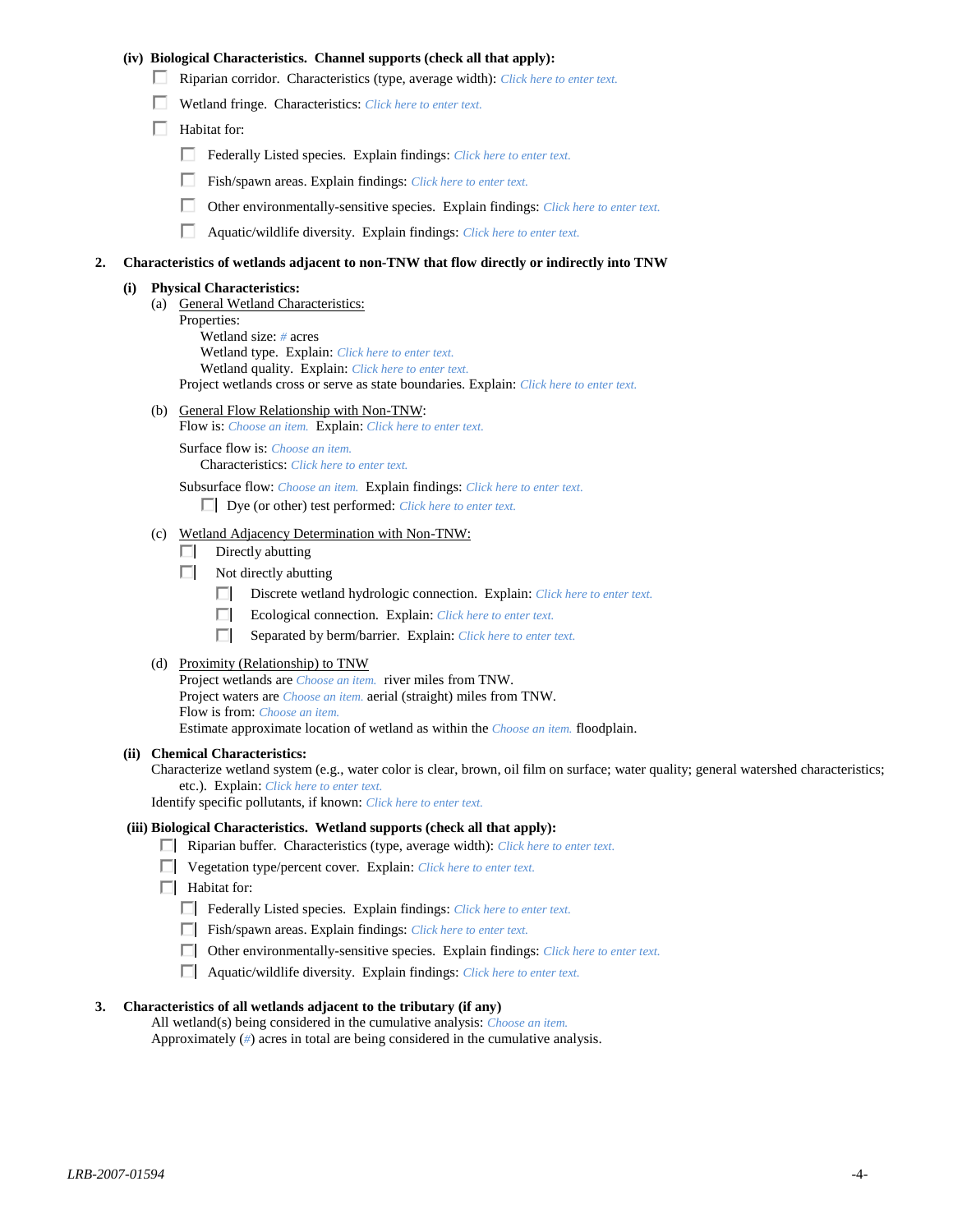For each wetland, specify the following:

| Directly abuts? $(Y/N)$ | Size (in acres) | Directly abuts? $(Y/N)$ | Size (in acres) |
|-------------------------|-----------------|-------------------------|-----------------|
|                         |                 |                         |                 |
| V/N                     |                 | V/N                     |                 |
| V/N                     |                 | Y/N                     |                 |
|                         |                 | Y/N                     |                 |

Summarize overall biological, chemical and physical functions being performed: *Click here to enter text.*

# **C. SIGNIFICANT NEXUS DETERMINATION**

**A significant nexus analysis will assess the flow characteristics and functions of the tributary itself and the functions performed by any wetlands adjacent to the tributary to determine if they significantly affect the chemical, physical, and biological integrity of a TNW. For each of the following situations, a significant nexus exists if the tributary, in combination with all of its adjacent wetlands, has more than a speculative or insubstantial effect on the chemical, physical and/or biological integrity of a TNW. Considerations when evaluating significant nexus include, but are not limited to the volume, duration, and frequency of the flow of water in the tributary and its proximity to a TNW, and the functions performed by the tributary and all its adjacent wetlands. It is not appropriate to determine significant nexus based solely on any specific threshold of distance (e.g. between a tributary and its adjacent wetland or between a tributary and the TNW). Similarly, the fact an adjacent wetland lies within or outside of a floodplain is not solely determinative of significant nexus.** 

### **Draw connections between the features documented and the effects on the TNW, as identified in the** *Rapanos* **Guidance and discussed in the Instructional Guidebook. Factors to consider include, for example:**

- Does the tributary, in combination with its adjacent wetlands (if any), have the capacity to carry pollutants or flood waters to TNWs, or to reduce the amount of pollutants or flood waters reaching a TNW?
- Does the tributary, in combination with its adjacent wetlands (if any), provide habitat and lifecycle support functions for fish and other species, such as feeding, nesting, spawning, or rearing young for species that are present in the TNW?
- Does the tributary, in combination with its adjacent wetlands (if any), have the capacity to transfer nutrients and organic carbon that support downstream foodwebs?
- Does the tributary, in combination with its adjacent wetlands (if any), have other relationships to the physical, chemical, or biological integrity of the TNW?

## *Note: the above list of considerations is not inclusive and other functions observed or known to occur should be documented below:*

- **1. Significant nexus findings for non-RPW that has no adjacent wetlands and flows directly or indirectly into TNWs.** Explain findings of presence or absence of significant nexus below, based on the tributary itself, then go to Section III.D: *Click here to enter text.*
- **2. Significant nexus findings for non-RPW and its adjacent wetlands, where the non-RPW flows directly or indirectly into TNWs.**  Explain findings of presence or absence of significant nexus below, based on the tributary in combination with all of its adjacent wetlands, then go to Section III.D: *Click here to enter text.*
- **3. Significant nexus findings for wetlands adjacent to an RPW but that do not directly abut the RPW.** Explain findings of presence or absence of significant nexus below, based on the tributary in combination with all of its adjacent wetlands, then go to Section III.D: *Click here to enter text.*

# **D. DETERMINATIONS OF JURISDICTIONAL FINDINGS. THE SUBJECT WATERS/WETLANDS ARE (CHECK ALL THAT APPLY):**

- **1. TNWs and Adjacent Wetlands.** Check all that apply and provide size estimates in review area:
	- TNWs: *#* linear feet *#* width (ft), Or, *#* acres.
	- Wetlands adjacent to TNWs: *#* acres.
- **2. RPWs that flow directly or indirectly into TNWs.**
	- Tributaries of TNWs where tributaries typically flow year-round are jurisdictional. Provide data and rationale indicating that tributary is perennial: *Click here to enter text.*.
	- Tributaries of TNW where tributaries have continuous flow "seasonally" (e.g., typically three months each year) are jurisdictional. Data supporting this conclusion is provided at Section III.B. Provide rationale indicating that tributary flows seasonally: *Click here to enter text.*.

Provide estimates for jurisdictional waters in the review area (check all that apply):

- Tributary waters: Stream 1 (unnamed tributary): 1,285 ft., Stream 2 (unnamed tributary): 214 ft., Stream 6 (Zaleski Ditch):  $\overline{\mathbf{v}}$
- 2,629 ft., Stream 7 (unnamed tributary): 422 ft.
- Other non-wetland waters: *#* acres.

Identify type(s) of waters: *Click here to enter text.*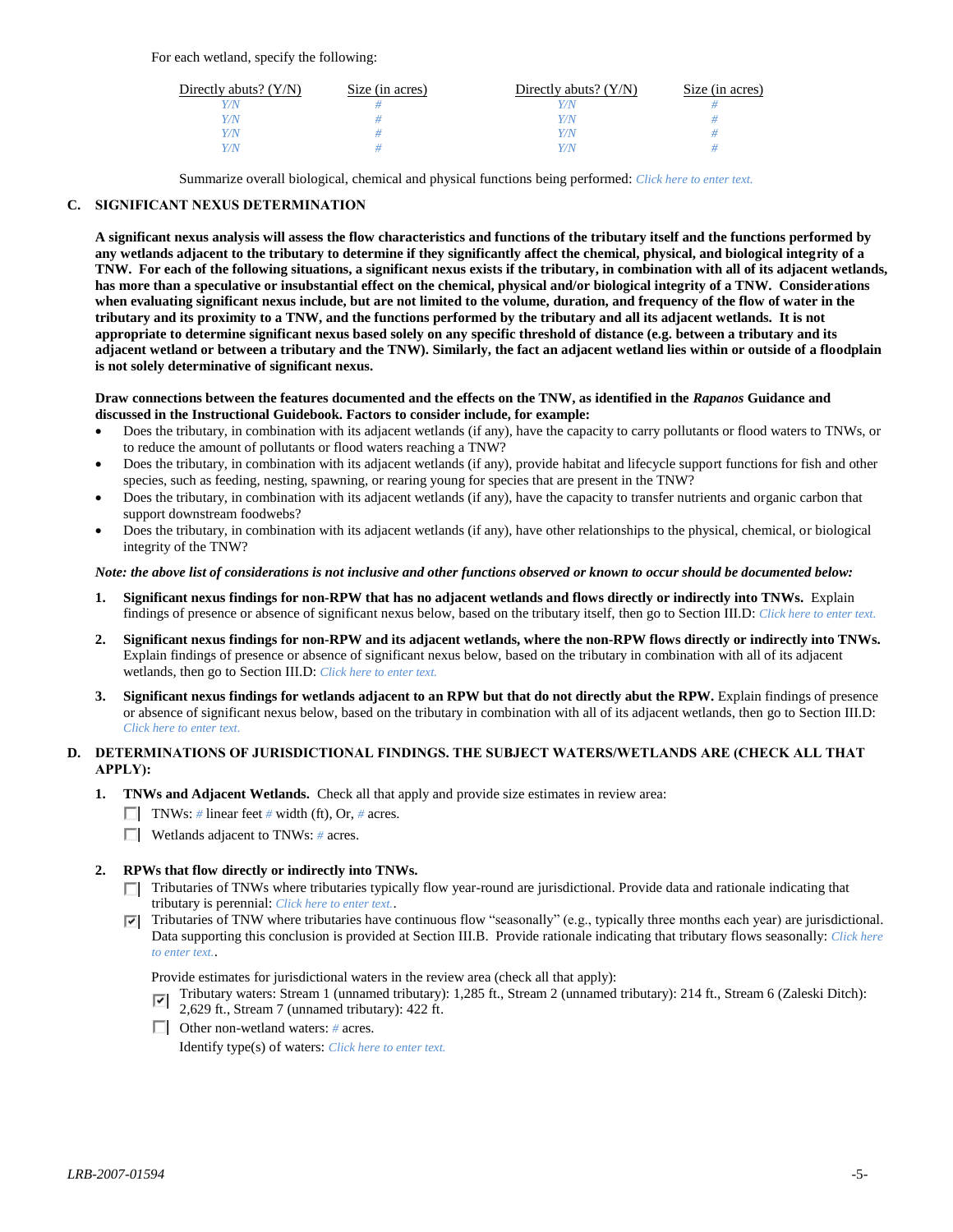## **3. Non-RPWs<sup>8</sup> that flow directly or indirectly into TNWs.**

 $\Box$  Waterbody that is not a TNW or an RPW, but flows directly or indirectly into a TNW, and it has a significant nexus with a TNW is jurisdictional. Data supporting this conclusion is provided at Section III.C.

Provide estimates for jurisdictional waters within the review area (check all that apply):

- **Tributary waters:** # linear feet # width (ft).
- Other non-wetland waters: *#* acres.
	- Identify type(s) of waters: *Click here to enter text.*

## **4. Wetlands directly abutting an RPW that flow directly or indirectly into TNWs.**

- **Wetlands directly abut RPW and thus are jurisdictional as adjacent wetlands.** 
	- $\Box$  Wetlands directly abutting an RPW where tributaries typically flow year-round. Provide data and rationale indicating that tributary is perennial in Section III.D.2, above. Provide rationale indicating that wetland is directly abutting an RPW: *Click here to enter text.*
	- Wetlands directly abutting an RPW where tributaries typically flow "seasonally." Provide data indicating that ПL. tributary is seasonal in Section III.B and rationale in Section III.D.2, above. Provide rationale indicating that wetland is directly abutting an RPW: 1, 2, 3, 5, 6, 7, 13, 29, and 30 are contiguous with the tributaries**.**

Provide acreage estimates for jurisdictional wetlands in the review area: *#* acres.

### **5. Wetlands adjacent to but not directly abutting an RPW that flow directly or indirectly into TNWs.**

 $\Box$  Wetlands that do not directly abut an RPW, but when considered in combination with the tributary to which they are adjacent and with similarly situated adjacent wetlands, have a significant nexus with a TNW are jurisidictional. Data supporting this conclusion is provided at Section III.C.

Provide acreage estimates for jurisdictional wetlands in the review area: *#* acres.

- **6. Wetlands adjacent to non-RPWs that flow directly or indirectly into TNWs.** 
	- Wetlands adjacent to such waters, and have when considered in combination with the tributary to which they are adjacent п. and with similarly situated adjacent wetlands, have a significant nexus with a TNW are jurisdictional. Data supporting this conclusion is provided at Section III.C.

Provide estimates for jurisdictional wetlands in the review area: *#* acres.

## **7. Impoundments of jurisdictional waters. 9**

As a general rule, the impoundment of a jurisdictional tributary remains jurisdictional.

- Demonstrate that impoundment was created from "waters of the U.S.," or
- Demonstrate that water meets the criteria for one of the categories presented above (1-6), or
- г Demonstrate that water is isolated with a nexus to commerce (see E below).

## **E. ISOLATED [INTERSTATE OR INTRA-STATE] WATERS, INCLUDING ISOLATED WETLANDS, THE USE, DEGRADATION OR DESTRUCTION OF WHICH COULD AFFECT INTERSTATE COMMERCE, INCLUDING ANY SUCH WATERS (CHECK ALL THAT APPLY):<sup>10</sup>**

- $\Box$  which are or could be used by interstate or foreign travelers for recreational or other purposes.
- $\Box$  from which fish or shellfish are or could be taken and sold in interstate or foreign commerce.
- $\Box$  which are or could be used for industrial purposes by industries in interstate commerce.
- Interstate isolated waters.Explain: *Click here to enter text.*
- Other factors.Explain: *Click here to enter text.*

#### **Identify water body and summarize rationale supporting determination:** *Click here to enter text.*

Provide estimates for jurisdictional waters in the review area (check all that apply):

- Tributary waters:  $\#$  linear feet  $\#$  width (ft).
- Other non-wetland waters: *#* acres.

Identify type(s) of waters: *Click here to enter text.*

Wetlands: *#* acres.

 $\overline{a}$ 

<sup>8</sup>See Footnote # 3.

<sup>&</sup>lt;sup>9</sup> To complete the analysis refer to the key in Section III.D.6 of the Instructional Guidebook.

<sup>&</sup>lt;sup>10</sup> Prior to asserting or declining CWA jurisdiction based solely on this category, Corps Districts will elevate the action to Corps and EPA HQ for review consistent with the process described in the Corps/EPA *Memorandum Regarding CWA Act Jurisdiction Following Rapanos.*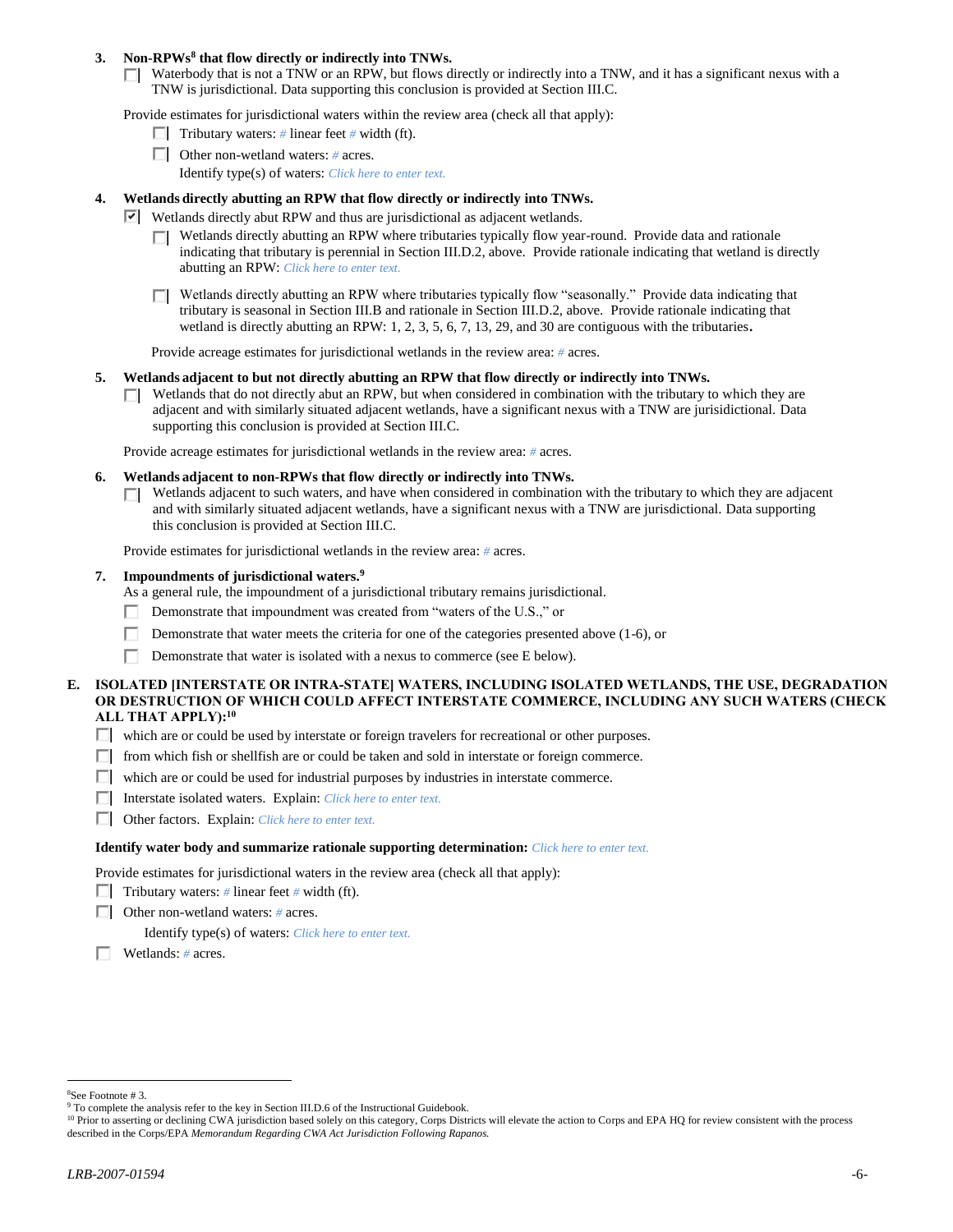# **F. NON-JURISDICTIONAL WATERS, INCLUDING WETLANDS (CHECK ALL THAT APPLY):**

| If potential wetlands were assessed within the review area, these areas did not meet the criteria in the 1987 Corps of Engineers |
|----------------------------------------------------------------------------------------------------------------------------------|
| Wetland Delineation Manual and/or appropriate Regional Supplements.                                                              |

- Review area included isolated waters with no substantial nexus to interstate (or foreign) commerce.
	- Prior to the Jan 2001 Supreme Court decision in "*SWANCC*," the review area would have been regulated based solely on the "Migratory Bird Rule" (MBR).
- Waters do not meet the "Significant Nexus" standard, where such a finding is required for jurisdiction. Explain: Click here to enter text.
- П Other: (explain, if not covered above): *Click here to enter text.*

Provide acreage estimates for non-jurisdictional waters in the review area, where the sole potential basis of jurisdiction is the MBR factors (i.e., presence of migratory birds, presence of endangered species, use of water for irrigated agriculture), using best professional judgment (check all that apply):

- Non-wetland waters (i.e., rivers, streams): *#* linear feet *#* width (ft).
- Lakes/ponds: *#* acres.

H

⊽

п

- п. Other non-wetland waters: *#* acres. List type of aquatic resource: *Click here to enter text.*.
- $\nabla$  Wetlands: see Table 5.1

Provide acreage estimates for non-jurisdictional waters in the review area that do not meet the "Significant Nexus" standard, where such a finding is required for jurisdiction (check all that apply):

- П. Non-wetland waters (i.e., rivers, streams): *#* linear feet *#* width (ft).
- Lakes/ponds: *#* acres.
- П. Other non-wetland waters: *#* acres. List type of aquatic resource: *Click here to enter text.*.
- Wetlands: *#* acres.

## **SECTION IV: DATA SOURCES.**

- **A. SUPPORTING DATA. Data reviewed for JD (check all that apply -** checked items shall be included in case file and, where checked and requested, appropriately reference sources below):
	- $\nabla$  Maps, plans, plots or plat submitted by or on behalf of the applicant/consultant: Mannik and Smith Group
	- $\nabla$  Data sheets prepared/submitted by or on behalf of the applicant/consultant.
		- $\nabla$  Office concurs with data sheets/delineation report.
		- $\Box$  Office does not concur with data sheets/delineation report.
	- Data sheets prepared by the Corps: *Click here to enter text.*
	- Corps navigable waters' study: *Click here to enter text.*
	- U.S. Geological Survey Hydrologic Atlas: *Click here to enter text.*
		- USGS NHD data.
		- USGS 8 and 12 digit HUC maps.
	- U.S. Geological Survey map(s). Cite scale & quad name: Whitehouse, OH
	- USDA Natural Resources Conservation Service Soil Survey. Citation: Lucas Co. Soil Survey
	- $\nabla$  National wetlands inventory map(s). Cite name: Whitehouse, OH
	- State/Local wetland inventory map(s): *Click here to enter text.*
	- FEMA/FIRM maps: site not located in flood hazard zone
	- 100-year Floodplain Elevation is: *Click here to enter text.* (National Geodectic Vertical Datum of 1929)
	- $\nabla$  Photographs:  $\nabla$  Aerial (Name & Date): see Mannik and Smith Group report
		- or  $\Box$  Other (Name & Date): *Click here to enter text.*
	- **Previous determination(s).** File no. and date of response letter: same DA Number. Approved JD issued June 2, 2010
	- Applicable/supporting case law: *Click here to enter text.*
	- Applicable/supporting scientific literature: *Click here to enter text.*
	- Other information (please specify): *Click here to enter text.*  $\Box$

# **B. ADDITIONAL COMMENTS TO SUPPORT JD:**

П